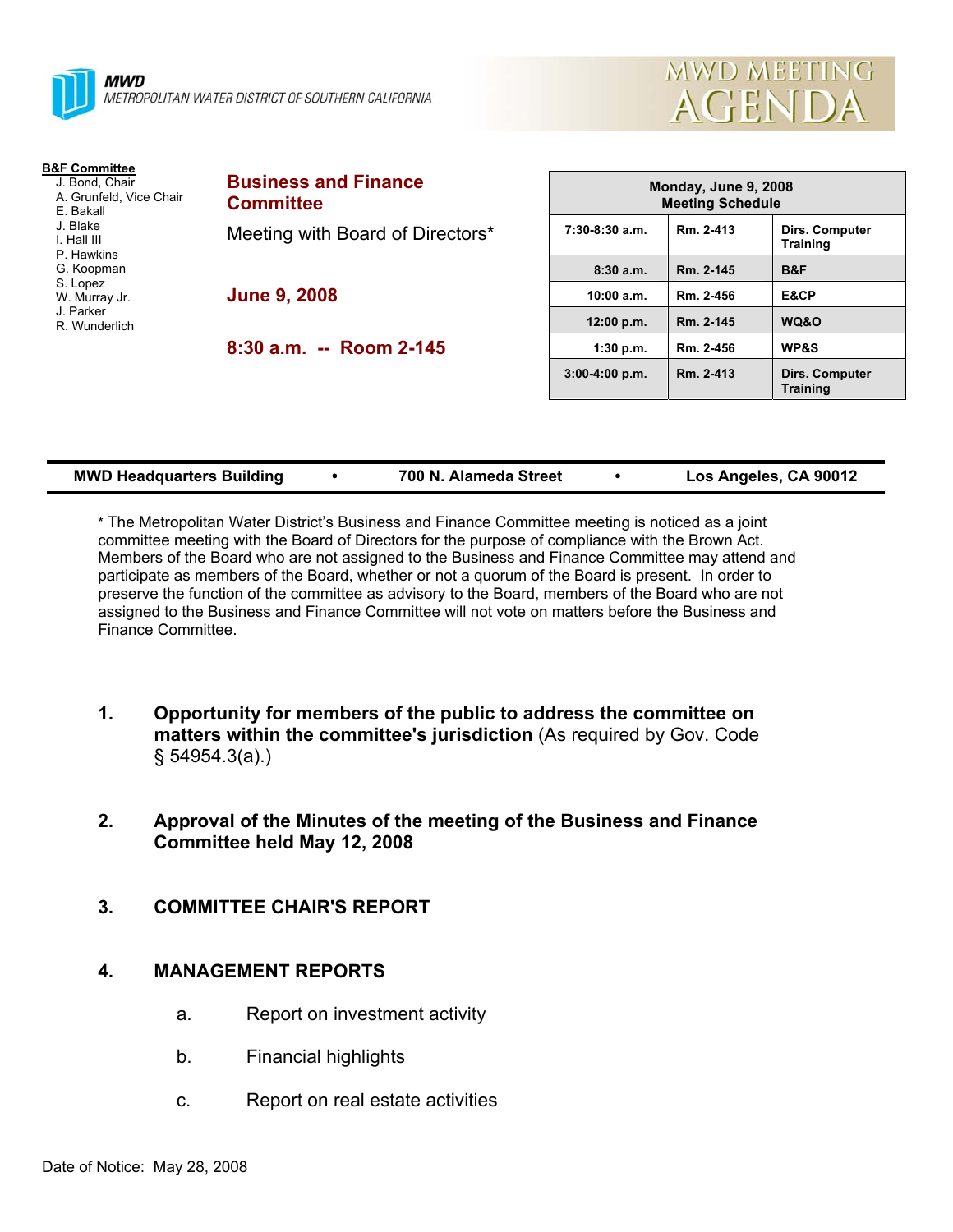#### **5. CONSENT CALENDAR ITEMS — ACTION**

- **7-1** Approve Metropolitan's Asset Financing Corporation Bylaws. Approve amendment of the Metropolitan Water District Asset Financing Corporation Bylaws. (B&F)
- **7-2** Approve payment of costs for Water Revenue Refunding Bonds. Approve Appropriation No. 15455 in the amount of \$625,000 to pay costs of issuance for Water Revenue Refunding Bonds through June 30, 2009. (B&F)
- **7-3** Approve purchase of insurance coverage. Approve up to \$1.344 million to purchase insurance coverage for Metropolitan's Casualty and Property Insurance Program. (B&F)

## **6. OTHER BOARD ITEMS — ACTION**

**8-2** Approve Metropolitan's annual Statement of Investment Policy. Approve Metropolitan's annual Statement of Investment Policy and delegation of authority to the Treasurer to make investments on behalf of Metropolitan. (B&F)

## **7. BOARD INFORMATION ITEMS**

None

#### **8. COMMITTEE ITEMS**

None

#### **9. FOLLOW-UP ITEMS**

None

# **10. FUTURE AGENDA ITEMS**

## **11. ADJOURNMENT**